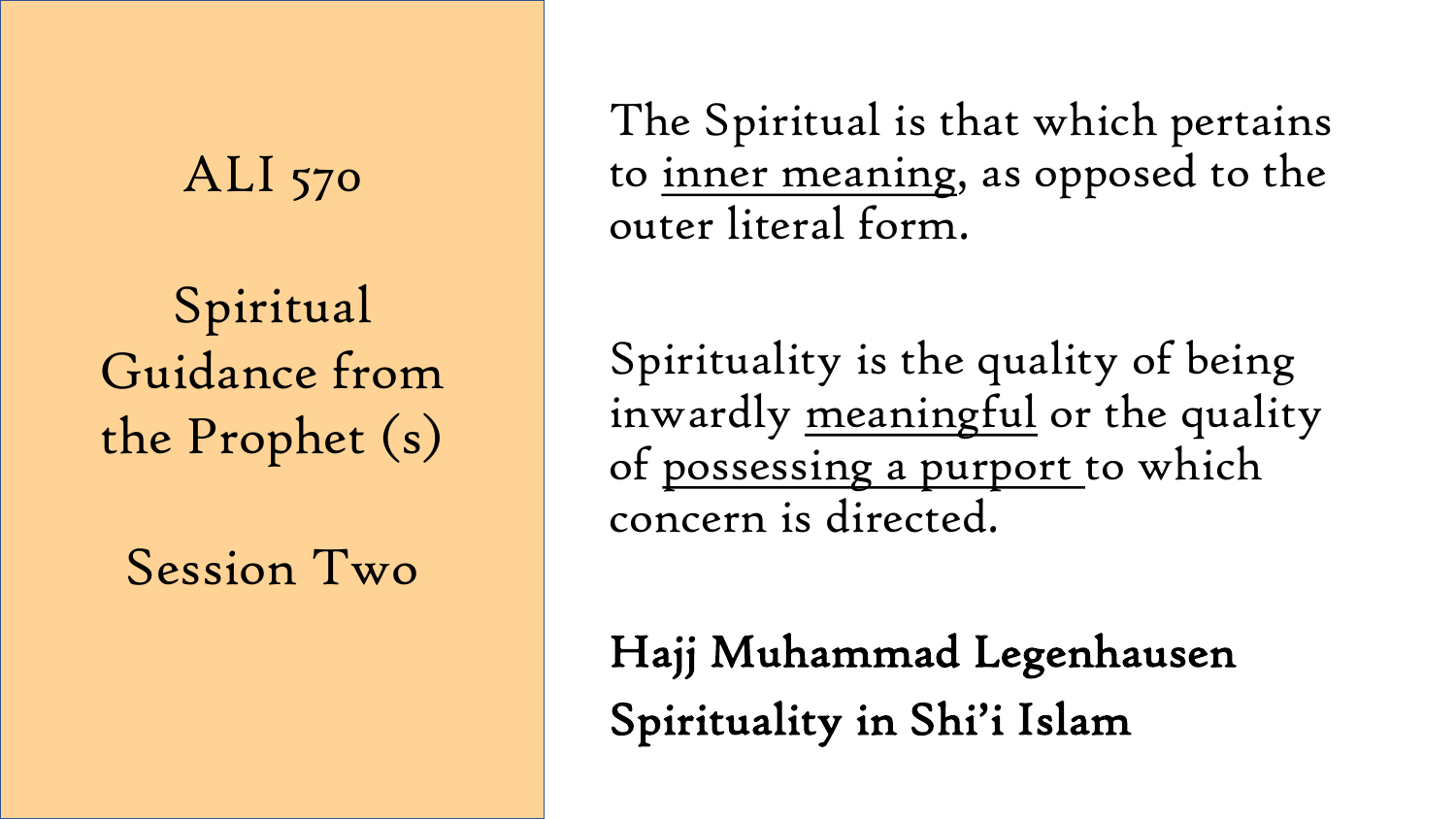#### Inner Realm of the human being

Inward aspect of thing vs outward aspect

 $\bigcup$ و - طَاهِر  $\overline{\mathsf{U}}$  $\overline{\cup}$  -  $\overline{\cup}$  -  $\overline{\cup}$  -  $\overline{\cup}$ 

The journey is of the self moving inwards. The destination is the Divine encounter.

Divine Guides lead us back to the realm from which we came

Character and purity of soul are built while traveling this path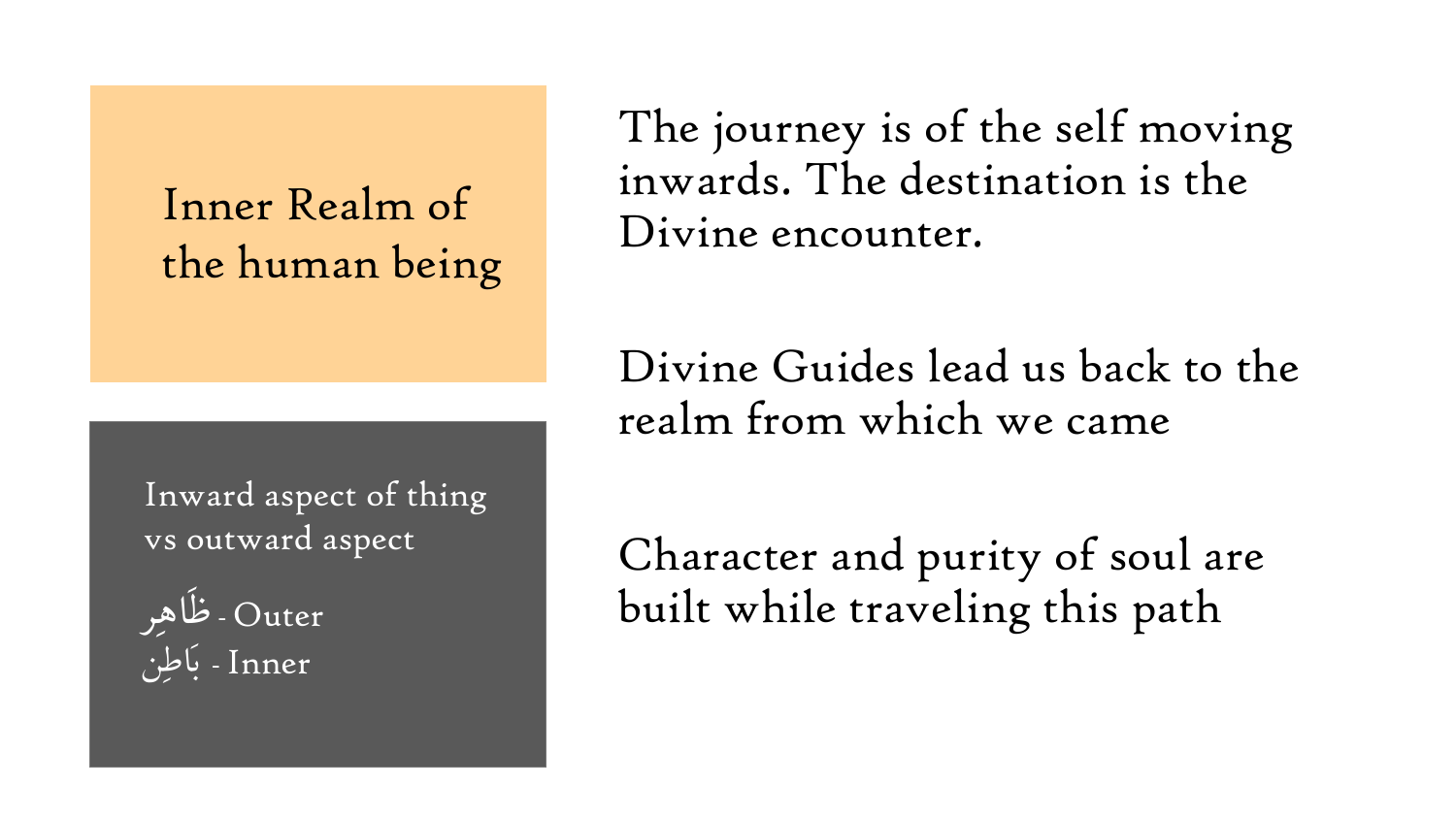## The Earthly Journey

What can wake you up while journeying on earth?

#### Hadith of the Prophet (s)

The people are asleep and will wake up when they die.

Bihar al-Anwar, v.4, p.43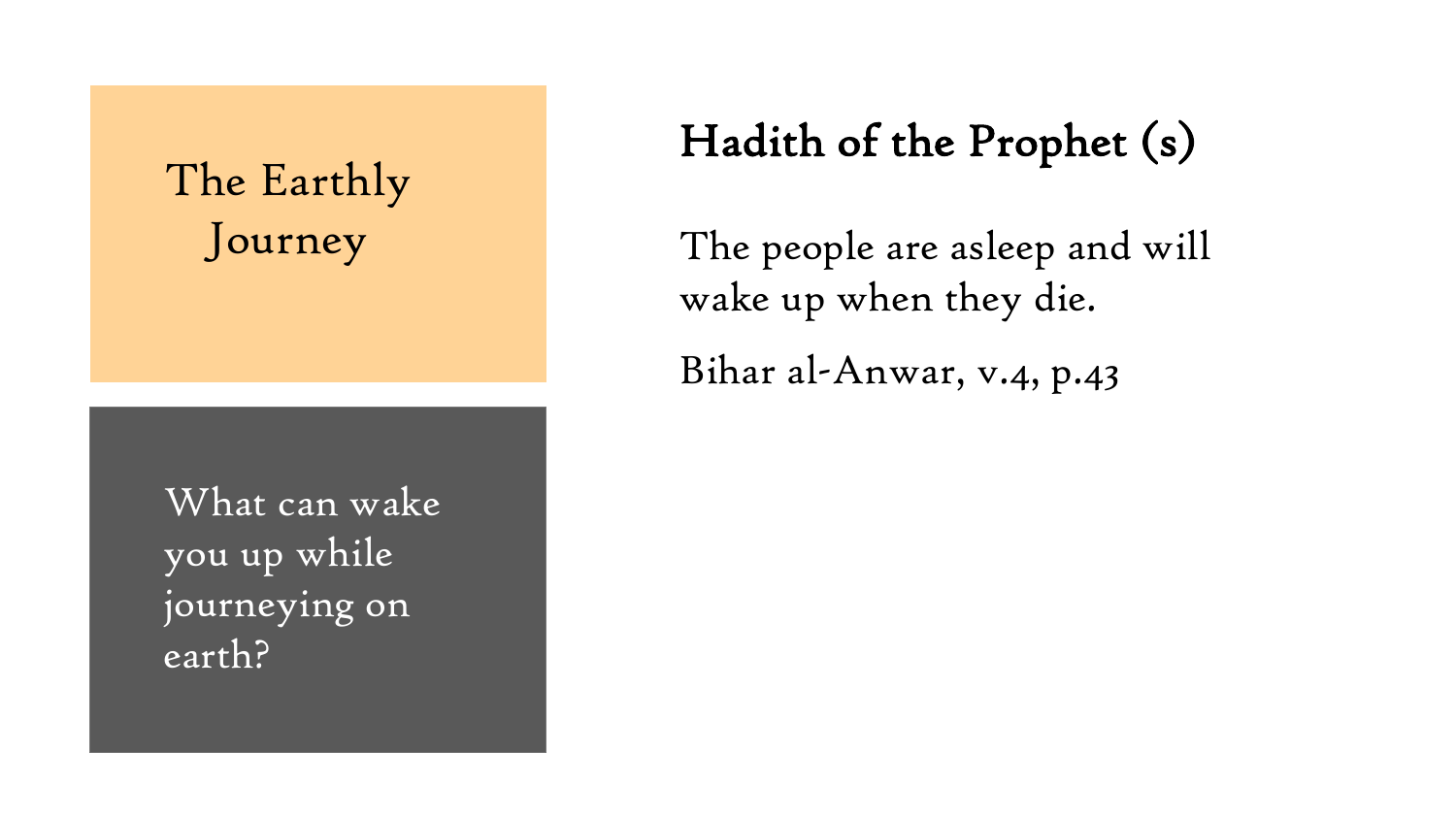O' My Lord! You have wakened me up to Your love from the slumber of negligence.

Munajat Sha'baniyyah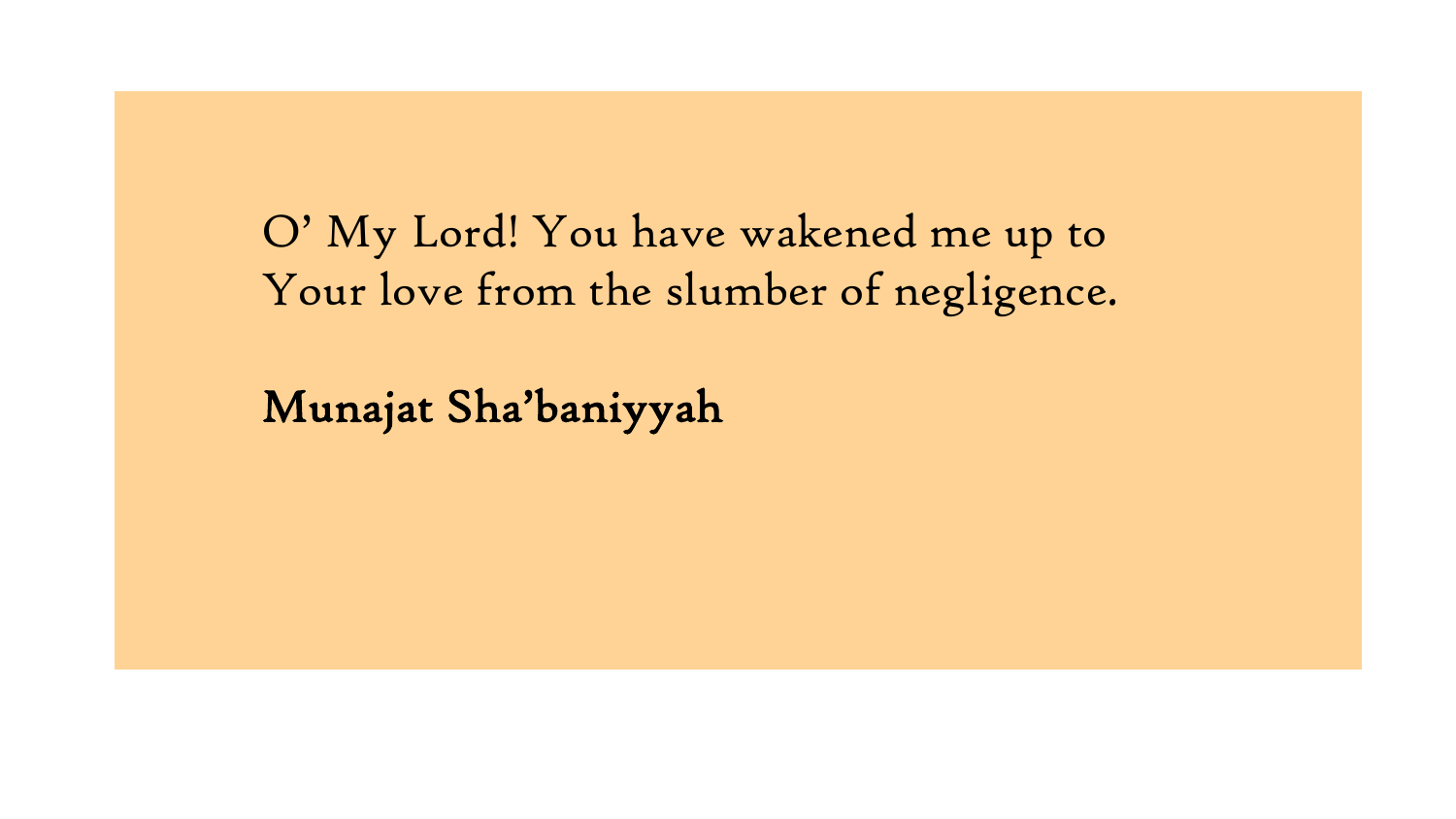On strengthening one's spirituality, First, he should constantly feel sorrowful for not having reached the desired objective; that is, nearness to God and Second, he should not give up remembering God and thinking about God and spiritual matters as much as possible . . .

these two resemble two wings that fly within the sky of gnosis.

Ayatullah Sayyid Qadi Spiritual Journeying in the words of Shia mystics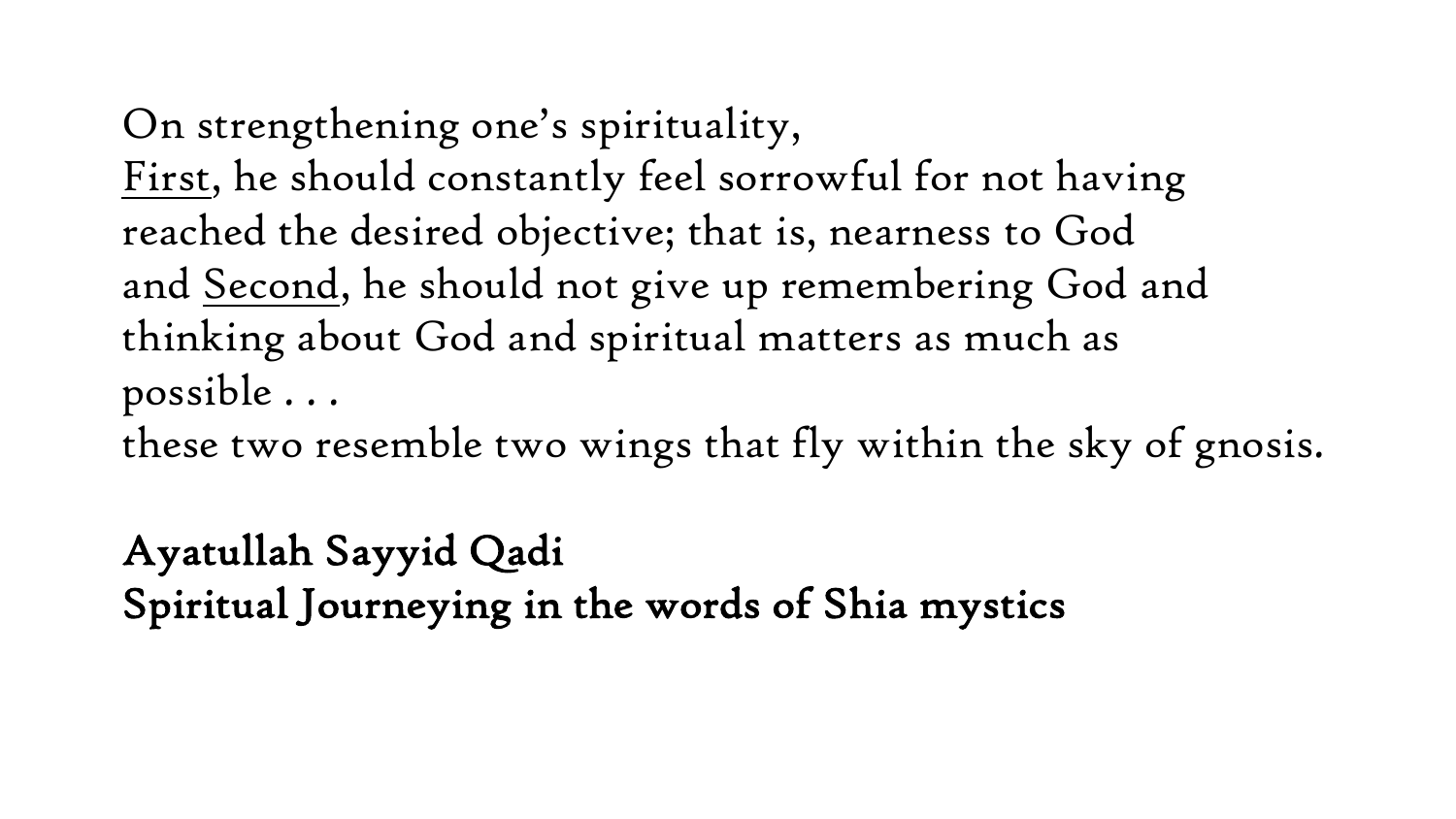It is obligatory for the one who treads the path of the hereafter to make every possible effort to protect his knowledge and practice from the commanding soul and Shaytan, to inspect and ponder on his actions and intentions carefully, to determine the departure point and destination of his spiritual journey, to prepare spiritual food for his soul, and not to disregard Satanic deceptions and traps…[For this purpose,] first, he should pay careful attention to himself, like a kind physician and a compassionate nurse, and should inspect the defects of his spiritual journey; second, he should not disregard seeking refuge in God in private through supplication and invocation.

#### Imam Khumayni

Spiritual Journeying in the words of Shia mystics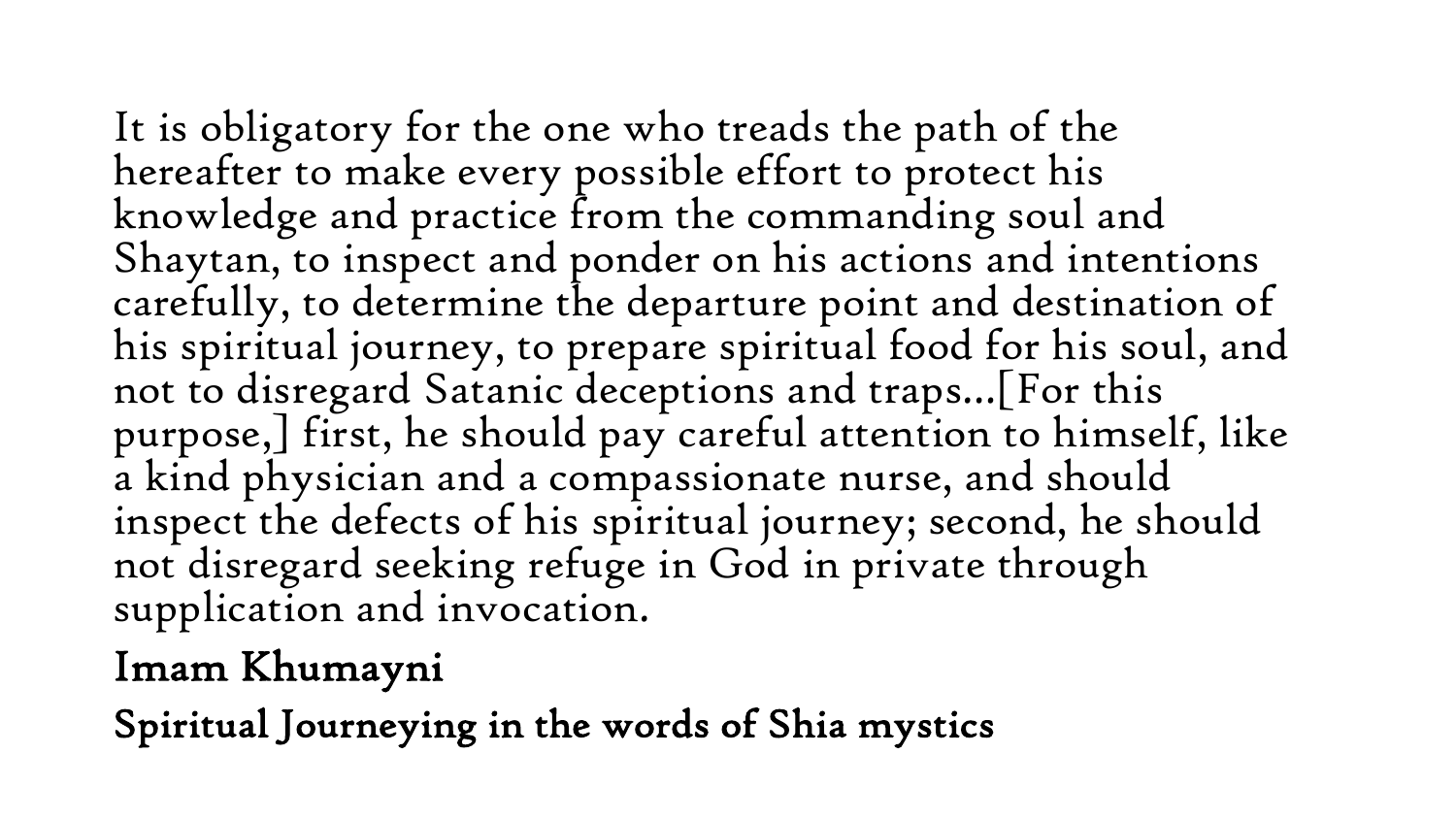The adornment of the interior is more beautiful than the adornment of the exterior

Imam Ali (a) Ghurar al-Hikam, p.393

> Spiritual Beauty

Faith beautifies the human soul

وَلَٰـٰكِنَّ اللَّـٰهَ حَبَّبَ إِلَيْكُمْ الْإِيمَانَ وَزَيَّنَهُ في قُلوبِکم But Allah has endeared faith to you and made it appealing in your hearts Sura Hujurat, no.49, verse 7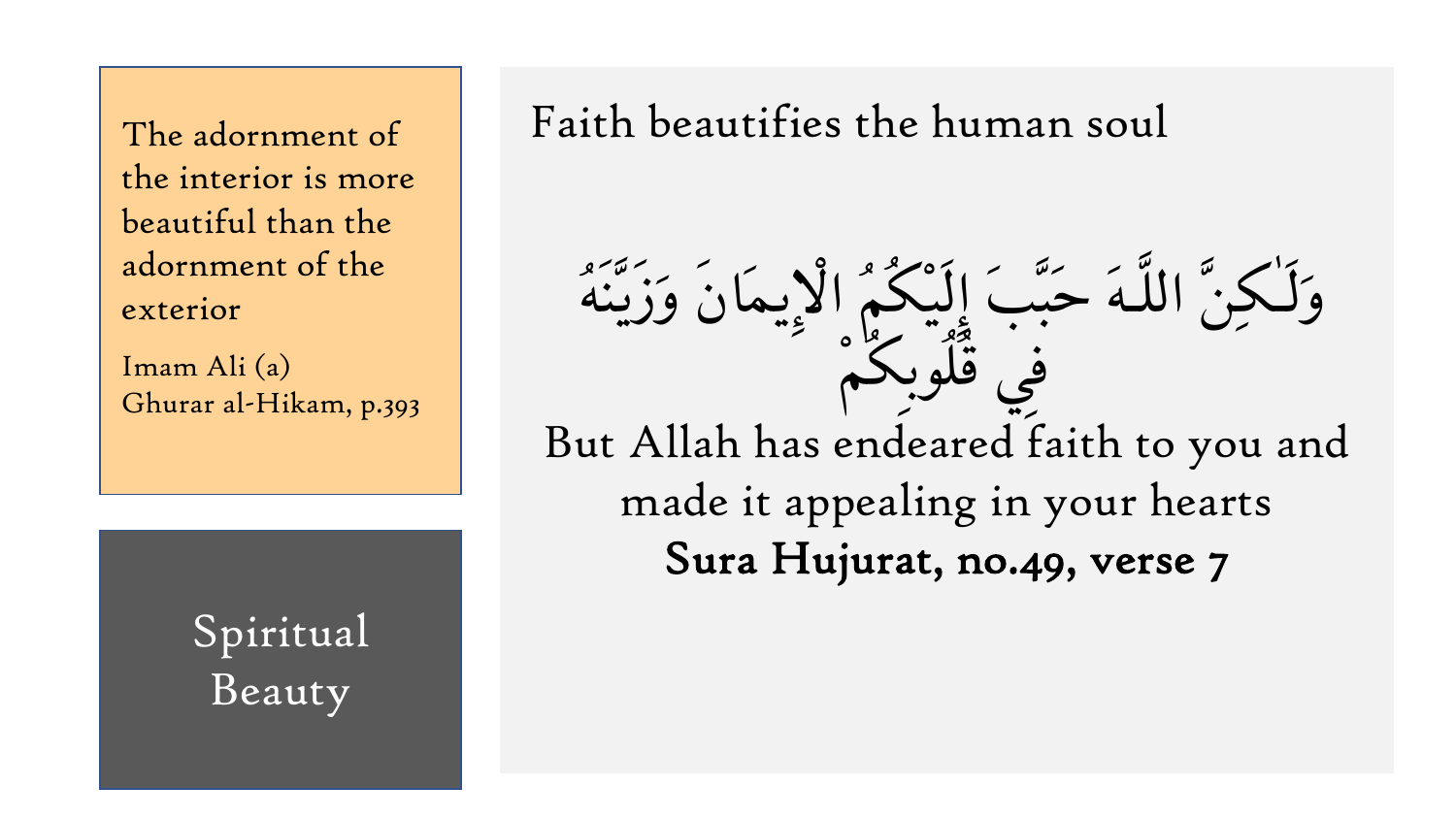## From the Prophet (s)

Virtues that beautify our lives

الْعَفَافَ زِينةِ الْبَلاءِ وَ التّوَاضِعُ زِينة الْحَسَبِ وَ الْفَصَاحَةِ زِينَةِ الْكَلامِ وَ الْعَدْلَ زينة الإيمان وَ السكينة زينة العِبَادَةِ وَ الْحِفْظْ زِينة الرّوَايَّة . . .

Integrity is the adornment of afflictions, humility is the adornment of noble descent, eloquence is the adornment of speech, justice is the adornment of faith, tranquility is the adornment of worship, retention is the adornment of narration

Bihar al-Anwar, v.71, p.134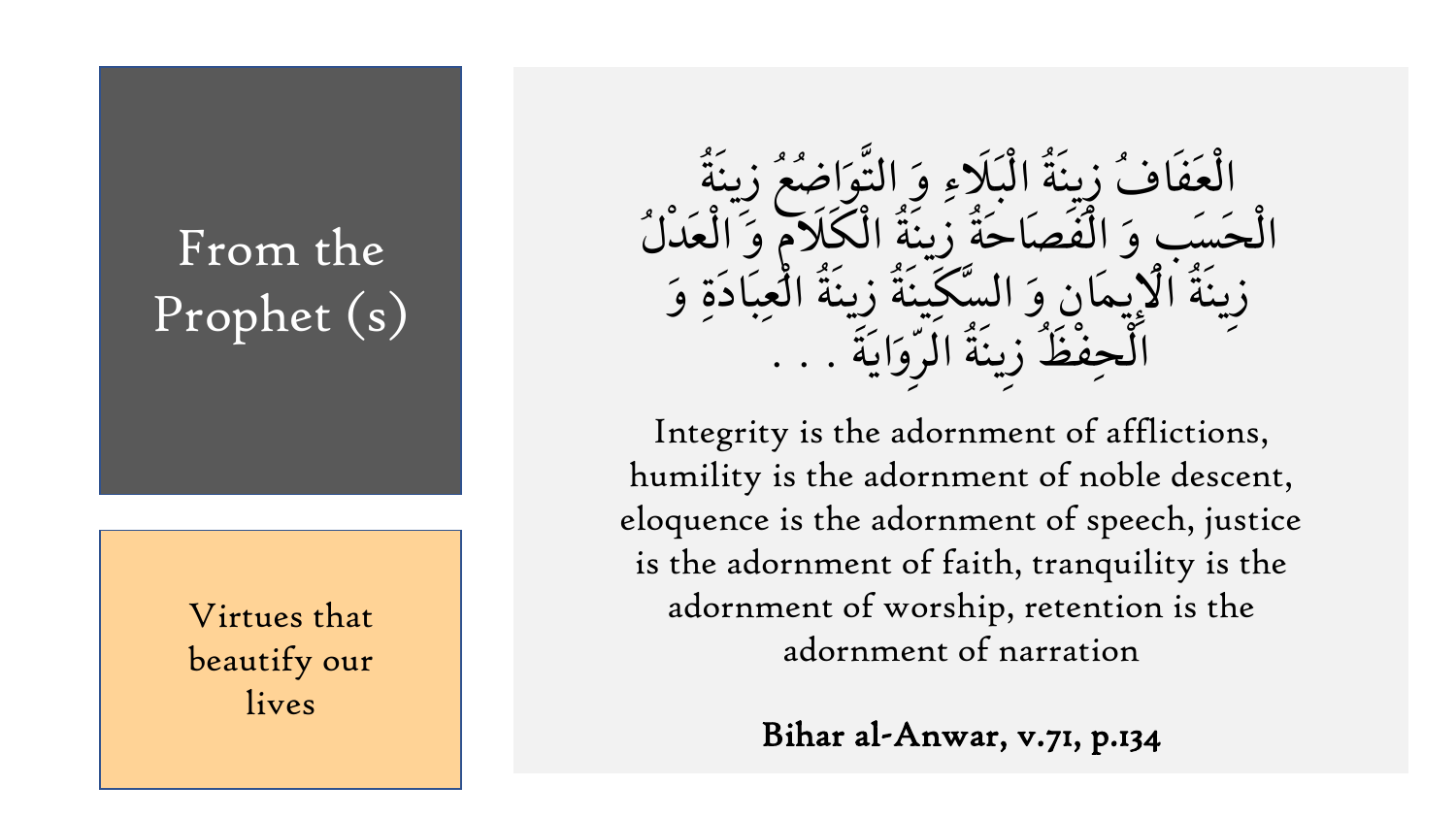# Du'as of the Prophet (s)

1) When looking into a mirror 2) When burning incense



O Allah, beautify my nature the way You have beautified my creation

الْحَمَّد لِلَّهِ الَّذِي بِنِعْمَتِهِ تَتِمَّ الصالحات اللهُمْ طَيْبٍ عَرْفْنَا وَ زَكَ رَوَائِحْنَا

All praise is for Allah through whose blessings good deeds are completed. O Allah, make our habits pleasant, and purify our smell . . .